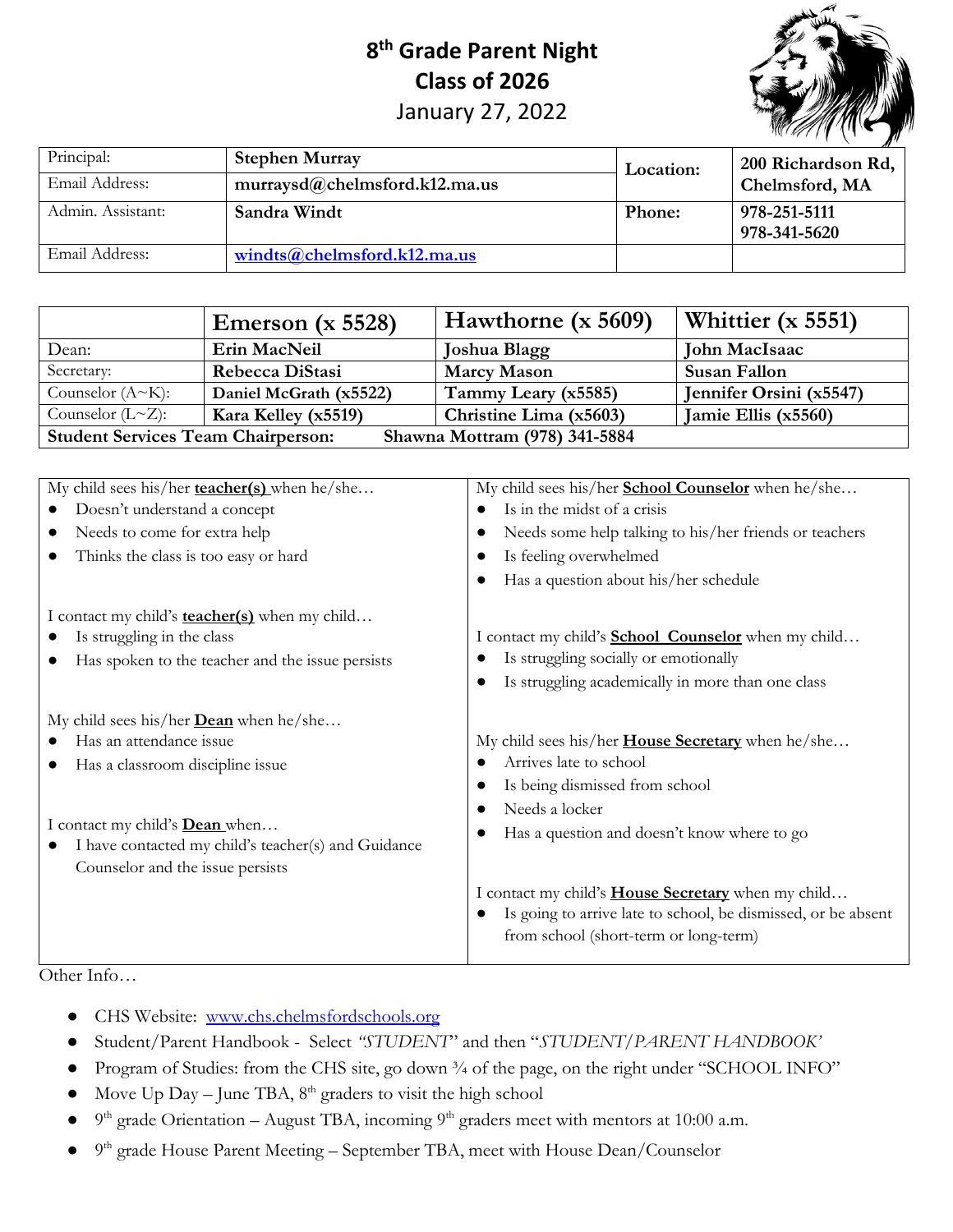## **CHS MAP**



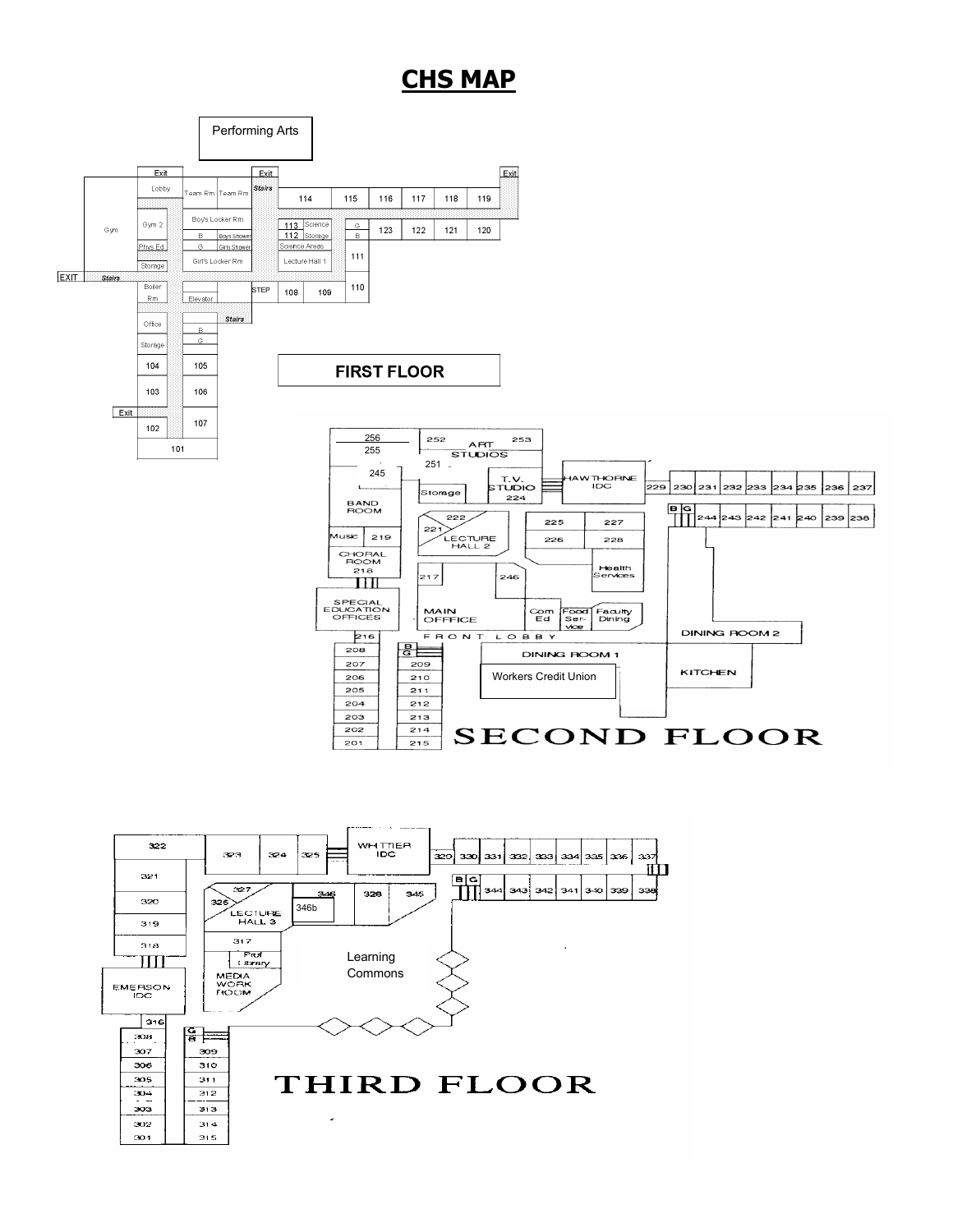# **Graduation Requirements for the Class of 2026**

**To graduate, your child will need to accrue 240 credits according to the following:**

- 40 credits English
- 40 credits Math
- 30 credits Science
- 30 credits Social Studies *(World History 2, US History I, + US History II are required)*
- 20 credits World Language *(Two years of the same language)*
- 10 credits Fine and Performing Arts
- 5 credits Practical Arts
- 10 credits Health
- 10 credits Physical Education
- 45 other credits

# **A Typical 9th Grade Schedule looks like…**



# **Scheduling Dates and Timeline**

- $1/31 2/9$  Teacher Recommendations are due (grade 8)
- w/o  $2/7$  or  $2/14$  McCarthy & Parker Visits
- $2/26 3/8$  Student Input of course requests (grade 8)

Please note that these dates may change if we have a snow day.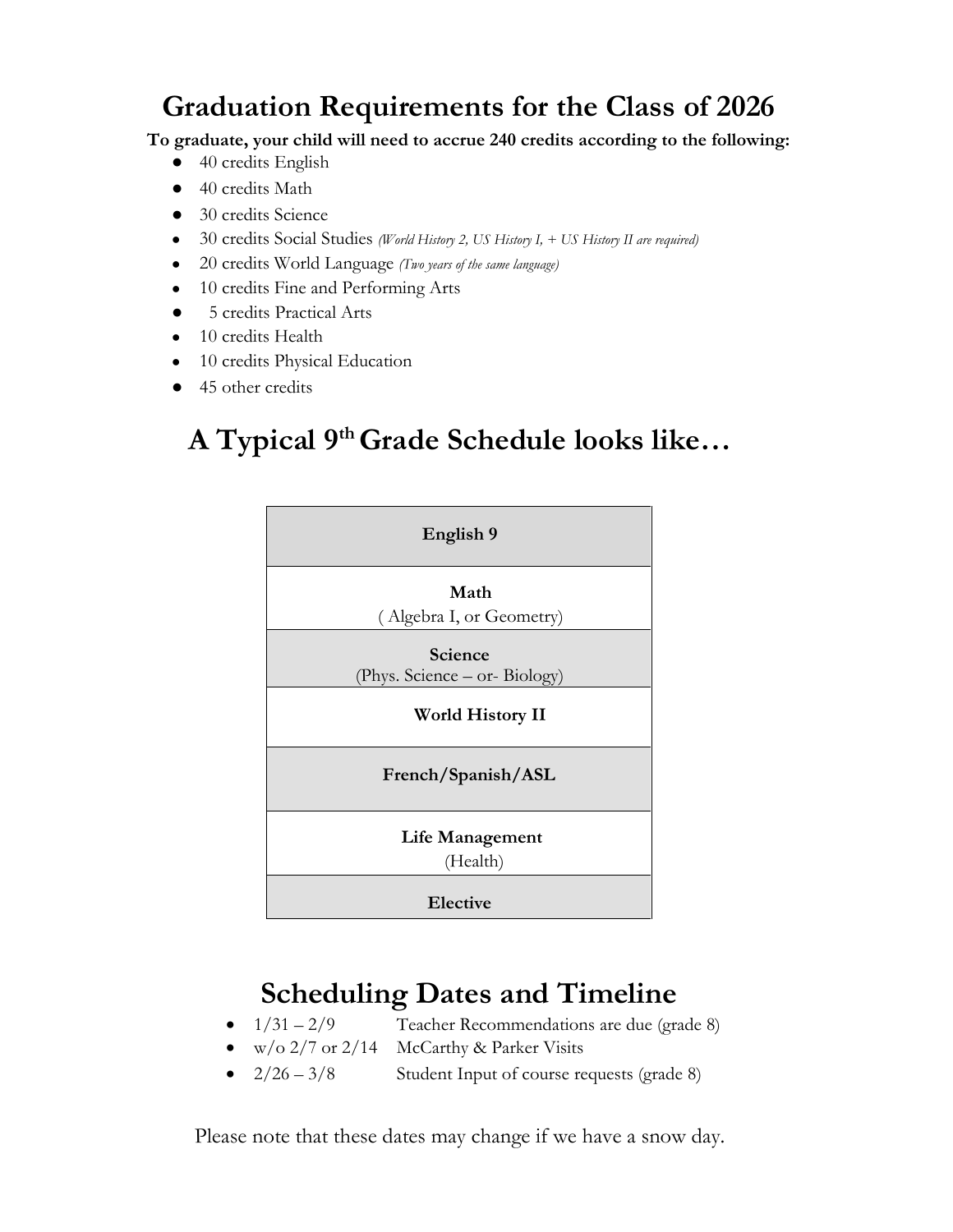## Incoming Grade 9 Students Class of 2026



Welcome to Chelmsford High School!

We offer a variety of courses at different academic levels to stimulate your curiosity, challenge your thinking, and promote your development as a 21st century learner. The course offerings are designed to provide you with the depth and breadth of a comprehensive academic program while supporting your growth and progress toward our 21st Century Learning Expectations. Choose courses that carefully balance the rigor of a challenging academic course load with opportunities to broaden your horizons through many extracurricular clubs, activities, and athletics.

| COURSE# | <b>GRADE 9 ENGLISH</b>         |    | CREDITS COURSE# | <b>GRADE 9 ENGLISH</b>       | <b>CREDITS</b> |
|---------|--------------------------------|----|-----------------|------------------------------|----------------|
| 00513   | ENGLISH 9 H                    | 10 | 12213           | ALGEBRA 1 H                  | 10             |
| 00523   | <b>ENGLISH 9 CP</b>            | 10 | 12223           | ALGEBRA 1 CP                 | 10             |
| 92033   | Lit & Lang 1                   | 10 | 12233           | ALGEBRA 1 CP 2               | 10             |
| 94053A  | <b>ENGLISH 9</b>               | 10 | 13213           | <b>GEOMETRY H</b>            | 10             |
| 07304   | <b>WRITING FOR HS</b>          | 5  | 94253A          | MATH <sub>9</sub>            | 10             |
| 08804   | <b>READING FOR HS</b>          | 5  |                 |                              |                |
|         | <b>GRADE 9 SOCIAL SCIENCES</b> |    |                 |                              |                |
| 32413   | MODERN WORLD HISTORY H         | 10 |                 | <b>GRADE 9 SCIENCE</b>       |                |
| 32423   | MODERN WORLD HISTORY CP        | 10 | 26223           | <b>ENVIRONMENTAL SCIENCE</b> | 10             |
| 94653A  | <b>MODERN WORLD HISTORY</b>    | 10 | 22413           | <b>BIOLOGY H</b>             | 10             |
|         | <b>GRADE 9 WORLD LANGUAGE</b>  |    |                 | <b>REQUIRED COURSE</b>       |                |
| 41023   | FRENCH 1 CP                    | 10 | 73024           | LIFE MANAGEMENT SKILLS CP    | 5              |
| 41313   | FRENCH 2 H                     | 10 |                 | <b>HONORS ELECTIVES</b>      |                |
| 41323   | <b>FRENCH 2 CP</b>             | 10 | 57013           | <b>BAND H</b>                | 10             |
| 42023   | SPANISH 1 CP                   | 10 | 57513           | TREBLE CHOIR H               | 10             |
| 43313   | SPANISH 2 H                    | 10 | 57413           | <b>CONCERT CHOIR H</b>       | 10             |
| 43323   | SPANISH 2 CP                   | 10 | 58013           | <b>ORCHESTRA H</b>           | 10             |
| 48123   | AMERICAN SIGN I ANGUAGE        | 10 |                 | <b>SPECIAL EDUCATION</b>     |                |
| 44123   | <b>HERITAGE SPANISH H</b>      | 10 | 91001           | <b>STUDY SKILLS</b>          | 10             |
| 44223   | <b>HERITAGE SPANISH CP</b>     | 10 |                 |                              |                |

## **TEACHER RECOMMENDATIONS**

**DUAL ENROLLMENT COURSES/ELECTIVES:** All course numbers labeled with **DE** are **Dual Enrollment** courses. If you are interested in college credit, please select the **DE** course only.

| COURSE#      |                                   | <b>CREDITS</b> | COURSE#      |                            | <b>CREDITS</b> |
|--------------|-----------------------------------|----------------|--------------|----------------------------|----------------|
| <b>DE253</b> | DE PLTW INTRO TO ENGINEERING      | 10             | DE624        | DE ACCOUNTING 1            | 5              |
| DE254        | DE PLTW PRINCIPLES OF ENGINEERING | 10             | <b>DE650</b> | DE MARKETING               | 10             |
| <b>DE615</b> | DE MICROSOFT OFFICE CERT 1        | 5              | <b>DE654</b> | DE MANAGEMENT              | 10             |
| <b>DE620</b> | DE BUSINESS CAREER PATHWAYS       | 5              | <b>DE538</b> | DE INTRO TO DIGITAL PHOTO  | 5              |
| <b>DE651</b> | DE E-COMMERCE MARKETING           | 5              | <b>DE597</b> | DE INTRO TO ACTING & PLAY  | 5              |
| <b>DE614</b> | DE MONEY SMART                    | 5              | <b>DE598</b> | DE IMPROVISATIONAL THEATER | 5              |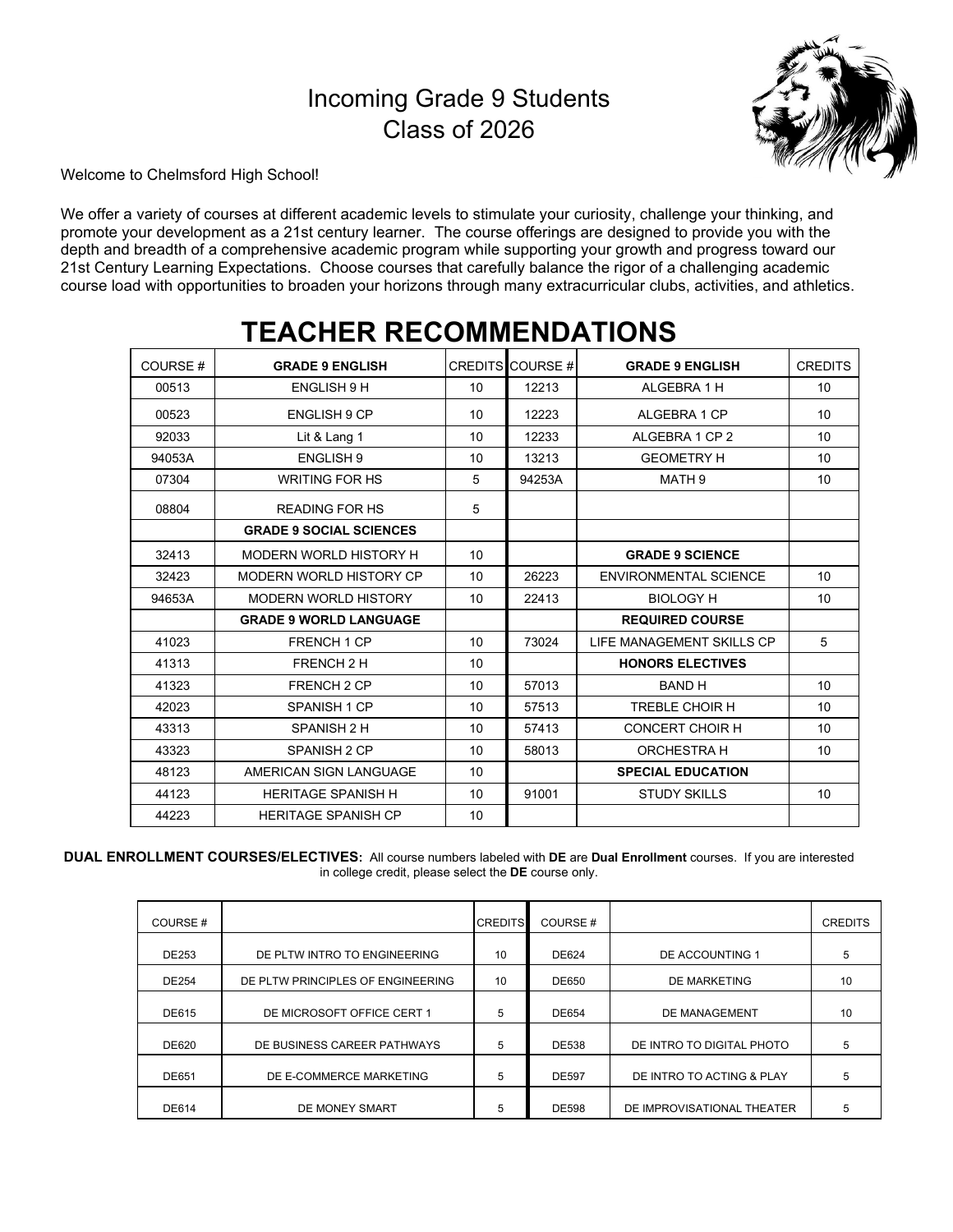## Incoming Grade 9 Students Class of 2026

## **GRADE 9 ELECTIVES**

**ELECTIVE/ALTERNATE COURSES:** Every student needs to take 70 credits worth of courses. To fill a student's schedule to 70 credits we ask that students choose elective and alternative electives during the scheduling process. These courses are listed below.

| COURSE# | <b>PRACTICAL ART</b>                                              | <b>CREDITS</b> | COURSE# | <b>FINE AND PERFORMING ART</b>                       | <b>CREDITS</b> |
|---------|-------------------------------------------------------------------|----------------|---------|------------------------------------------------------|----------------|
| 62424   | <b>ACCOUNTING 1 CP</b>                                            | 5              | 57123   | <b>BAND: PERCUSSION CP</b>                           | 10             |
| 62024   | <b>BUSINESS CAREER PATHWAYS CP</b>                                | 5              | 57223   | <b>BAND: WOODWIND &amp; BRASS CP</b>                 | 10             |
| 62124   | <b>DESIGN &amp; PRODUCTION CP</b>                                 | 5              | 57423   | <b>CONCERT CHOIR CP</b>                              | 10             |
| 62324   | GOOGLE ADVANCED APPS CP                                           | 5              | 58023   | ORCHESTRA CP                                         | 10             |
| 65424   | <b>MANAGEMENT CP</b>                                              | 5              | 57523   | <b>TREBLE CHOIR CP</b>                               | 10             |
| 65024   | <b>MARKETING CP</b>                                               | 5              | 58224   | <b>EXPLORING POPULAR MUSIC CP</b>                    | 5              |
| 61424   | MONEY SMART CP                                                    | 5              | 58324   | <b>DIGITAL MUSIC CP</b>                              | 5              |
| 61524   | MICROSOFT OFFICE CERT 1 CP                                        | 5              | 54623   | MUSIC THEORY CP                                      | 10             |
| 65124   | E-COMMERCE MARKETING CP                                           | 5              | 59024   | <b>GUITAR 1 CP</b>                                   | 5              |
| 25323   | PLTW: INTRODUCTION TO ENGINEERING CP                              | 10             | 59124   | <b>ADVANCED GUITAR</b>                               | 5              |
| 25413   | PLTW: PRINCIPLES OF ENGINEERING H                                 | 10             | 54324   | ANIMATION DESIGN CP                                  | 5              |
| 69724   | ROBOTICS 1 CP                                                     | 5              | 51924   | APPRECIATING THE ARTS CP                             | 5              |
| 81204   | TV & BROADCASTING CP                                              | 5              | 51124   | <b>CLAY STUDIO CP</b>                                | 5              |
| 81004   | COMMUNICATIONS/MEDIA 1 CP                                         | 5              | 54224   | <b>GRAPHIC DESIGN 1 CP</b>                           | 5              |
| 69523   | INTRO TO ARCHITECTURAL DRAWING AND CIVIL<br><b>ENGINEERING CP</b> | 10             | 51224   | STUDIO 1 - FOUNDATION COLOR AND<br><b>DRAWING CP</b> | 5              |
| 69223   | INTRO TO WOODWORKING AND DESIGN CP                                | 10             | 51524   | STUDIO 2 - FOUNDATION 2D AND 3D CP                   | 5              |
| 34021   | SPEECH AND DEBATE I CP                                            | 5              | 53824   | INTRO TO DIGITAL PHOTO CP                            | 5              |
| 34121   | SPEECH AND DEBATE I H                                             | 5              | 53924   | DIGITAL PHOTOGRAPHY II CP                            | 5              |
| 67024   | EXPLORE EARLY CHILDHOOD 1 CP                                      | 5              | 59824   | <b>IMPROVISATIONAL THEATRE CP</b>                    | 5              |
|         | <b>WORLD LANGUAGE</b>                                             |                | 59724   | INTRO TO ACTING & PLAY PRODUCTION CP                 | 5              |
| 41023   | FRENCH 1 CP                                                       | 10             |         | <b>WELLNESS</b>                                      |                |
| 43023   | SPANISH 1 CP                                                      | 10             | 76404   | YOGA & FITNESS                                       | 5              |
| 49023   | AMERICAN SIGN LANGUAGE 1 CP                                       | 10             | 77124   | <b>LIFETIME SPORTS</b>                               | 5              |
| 48124   | <b>INTRODUCTION TO ASL CP</b>                                     | 5              |         | <b>READING</b>                                       |                |
|         |                                                                   |                | 08404   | READING SKILLS AND STRATEGIES                        | 5              |

#### **INNOVATION PATHWAYS**

Innovation Pathways are open to all students starting in their freshman or sophomore years and are designed to provide coursework and experience in a specific high-demand industry.

**Business and Finance Pathway students must take: DE620 BUSINESS CAREER PATHWAYS**

#### **Information Technology Pathway students must take: 69724 ROBOTICS**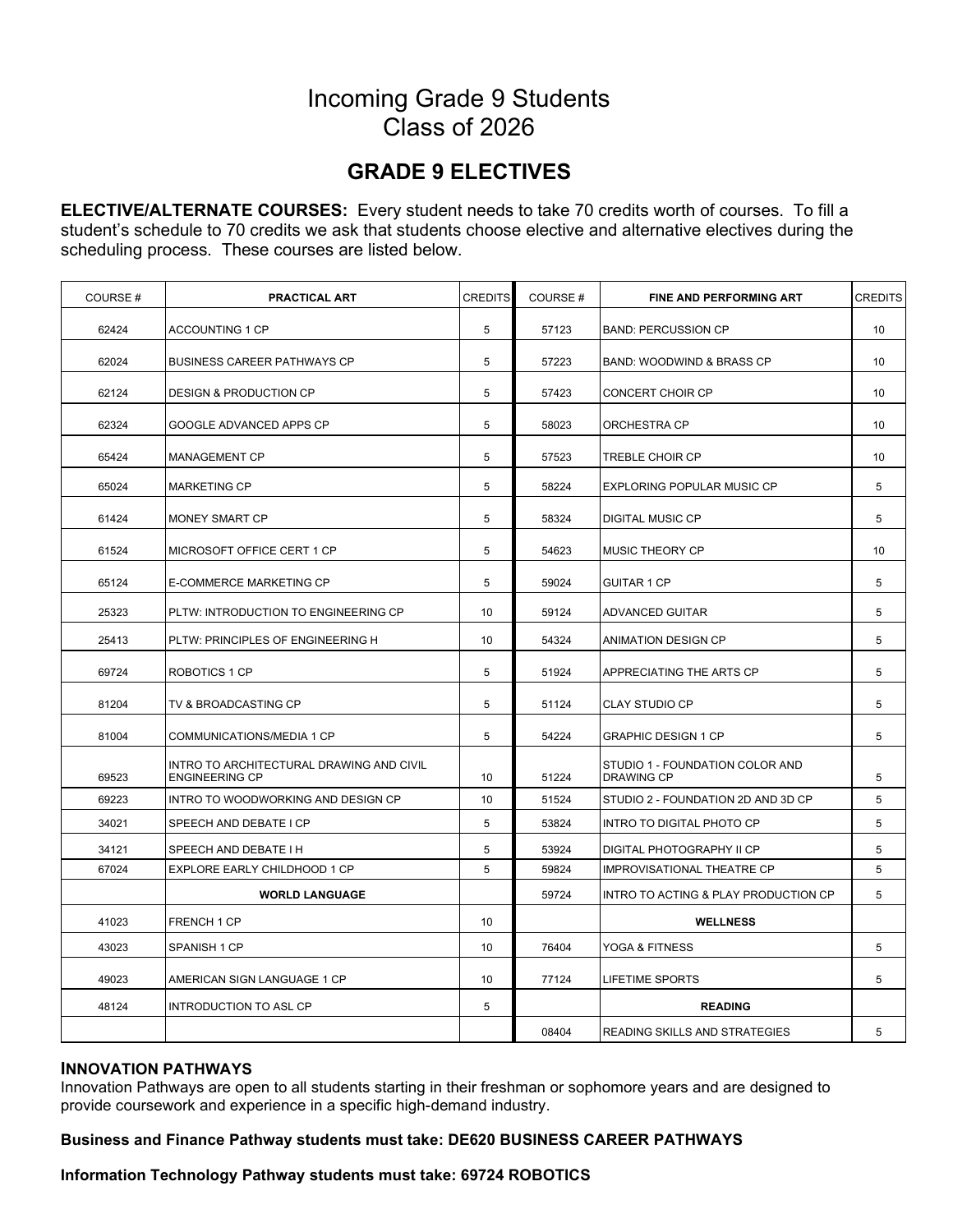## **Scheduling Questions?**

English Abbey Dick Ext. 5667 [dicka@chelmsford.k12.ma.us](mailto:dicka@chelmsford.k12.ma.us) Fine + Perf. Arts Christina Whittlesey Ext. 5602 [whittleseyc@chelmsford.k12.ma.us](mailto:whittleseyc@chelmsford.k12.ma.us) Guidance Shannon Bischoff Ext. 5601 bischoff[s@chelmsford.k12.ma.us](mailto:wilsonl@chelmsford.k12.ma.us) Mathematics Matthew Beyranevand Ext. 5552 [beyranevandm@chelmsford.k12.ma.us](mailto:beyranevandm@chelmsford.k12.ma.us) Health/PE/FCS Kathryn Simes Ext. 5553 [simesk@chelmsford.k12.ma.us](mailto:simesk@chelmsford.k12.ma.us) Business & Media, Technology and Engineering Marilyn Sweeney Ext. 5639 [sweeneym@chelmsford.k12.ma.us](mailto:sweeneym@chelmsford.k12.ma.us) Reading + ELL Kelly Rogers Ext. 5546 [rogersk@chelmsford.k12.ma.us](mailto:rogersk@chelmsford.k12.ma.us) Science Jonathan Morris Ext. 5659 morrisj[@chelmsford.k12.ma.us](mailto:beyranevandm@chelmsford.k12.ma.us) Social Studies Stephanie Quinn Ext. 5521 [quinns@chelmsford.k12.ma.us](mailto:quinns@chelmsford.k12.ma.us) Special Education Shawna Mottram Ext. 5584 [mottrams@chelmsford.k12.ma.us](mailto:mottrams@chelmsford.k12.ma.us) World Language Jessica Nollet Ext. 5686 [nolletj@chelmsford.k12.ma.us](mailto:nolletj@chelmsford.k12.ma.us)

**Contact your child's current counselor and/or teacher,** then call…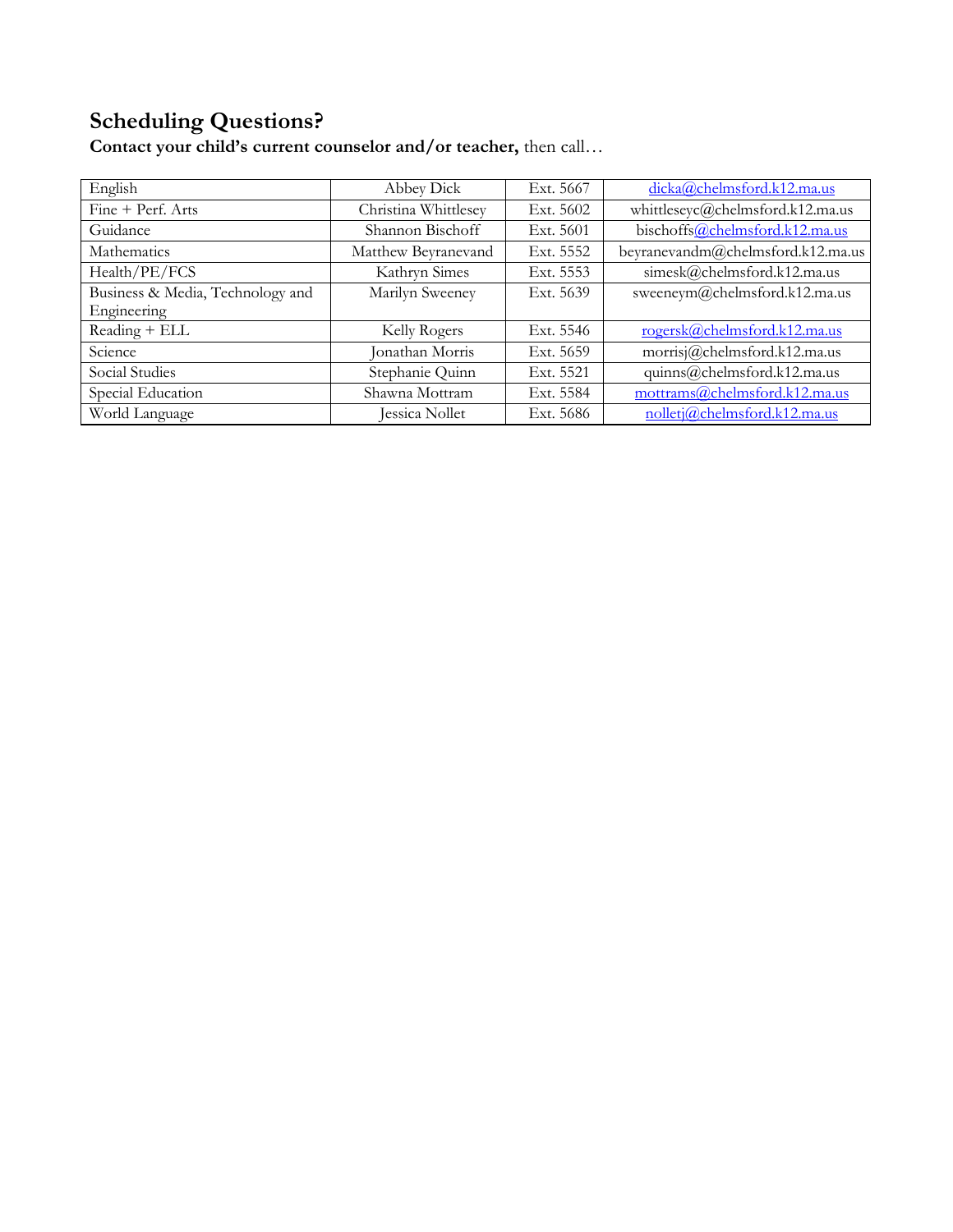## **9th Grade Honors Placement Information**

## **English Language Arts**

The following criteria is used for placement in English 9H:

- An average grade of A to A+ (at least 93) in Grade 8 English for Terms 1 and 2
- A score of 515 or higher on the Grade 7 ELA MCAS exam
- 8th grade teacher recommendation based on work habits (quality of work, effort, homework completion)
- Outstanding skills in writing

## **Fine and Performing Arts**

**Band, Treble Choir, Concert Choir, and Orchestra classes** may be taken as a Level 1 (Honors) course with the approval of the instructor and the Fine Arts Coordinator if the student agrees to complete the following requirements.

Student must:

- Meet grade level performance expectations as indicated by the ensemble director
- Perform for a Faculty Jury once a semester during finals
- Maintain an Honors Portfolio.
- Prepare and audition for the Junior (Grade 9) or Senior (Grades 9-12) District Ensembles.
- Honors students are strongly encouraged to participate in other performance music activities outside of school.
- While not required, private lessons on your voice or instrument are HIGHLY recommended.
- Students must earn a grade of 90 or higher in their ensemble to enter or continue in Honors.

### **Mathematics**

In order to enter the honors program at the High School, a student must meet at least five of the following criteria in the 281 Accelerated math class:

- iReady proficiency
- 7th Grade MCAS score 530+
- Continental Math League Test score average of 3.6
- New England Math League Test score 20+ out of 35 points
- Math Average 95%+
- Teacher Recommendation
- Passing the honors placement test

### **Science**

Students interested in pursuing Honors Biology for Grade 9 must meet the following expectations:

- Term average of A (93) or higher in Grade 8 Science, and three of four of the following:
	- Recommendation from current science teacher,
	- Performance Task/Benchmark average in the exceeding range,
	- Placement into Honors Math,
	- Advanced score on the Grade 7 ELA MCAS Exam